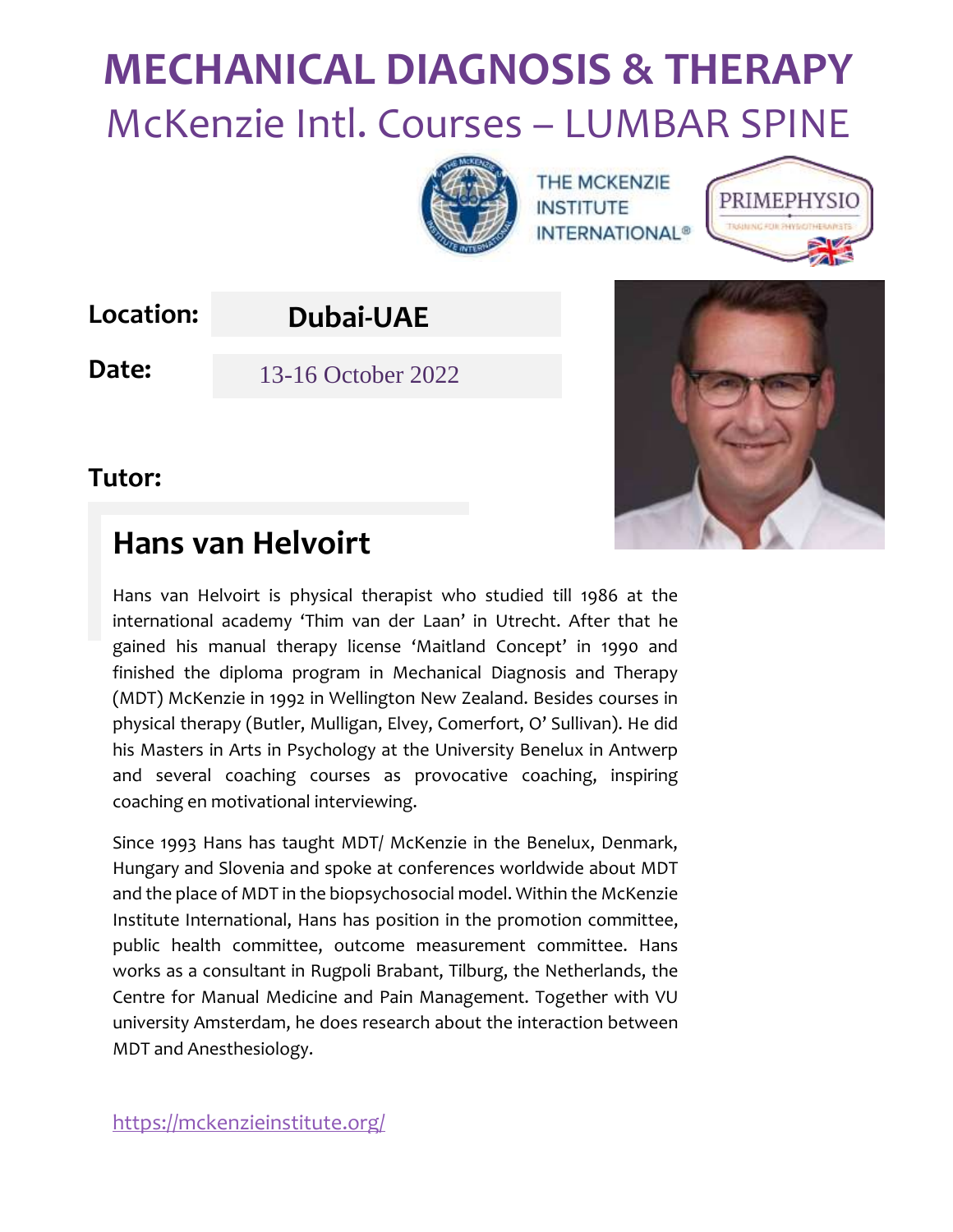# **COURSE AIMS**

Following attentive participation in, and completion of, this course will provide participants with the introductory knowledge, basic skills and abilities to begin to:

- 1. Describe and discuss the basic principles of MDT and how it fits within the context of the biopsychosocial back pain experience
- 2. Appropriately apply the McKenzie Method of MDT to patients with lumbar spine problems.
- 3. Distinguish between the MDT syndromes (Derangement, Dysfunction, Postural) and OTHER subgroups and provide appropriate management regimens for each of the MDT syndromes.
- 4. Identify when the application of external forces is required for the resolution of symptoms using MDT's concept of 'Progression of Forces'.
- 5. Recognise how to assist patients to design and apply the therapeutic processes to achieve management goals, taking into account any personal or environmental barriers to recovery.
- 6. Describe and discuss the basic principles of MDT and how it fits within the context of the biopsychosocial back pain experience
- 7. Appropriately apply the McKenzie Method of MDT to patients with lumbar spine problems.
- 8. Distinguish between the MDT syndromes (Derangement, Dysfunction, Postural) and OTHER subgroups and provide appropriate management regimens for each of the MDT syndromes.
- 9. Identify when the application of external forces is required for the resolution of symptoms using MDT's concept of 'Progression of Forces'.
- 10.Recognise how to assist patients to design and apply the therapeutic processes to achieve management goals, taking into account any personal or environmental barriers to recovery.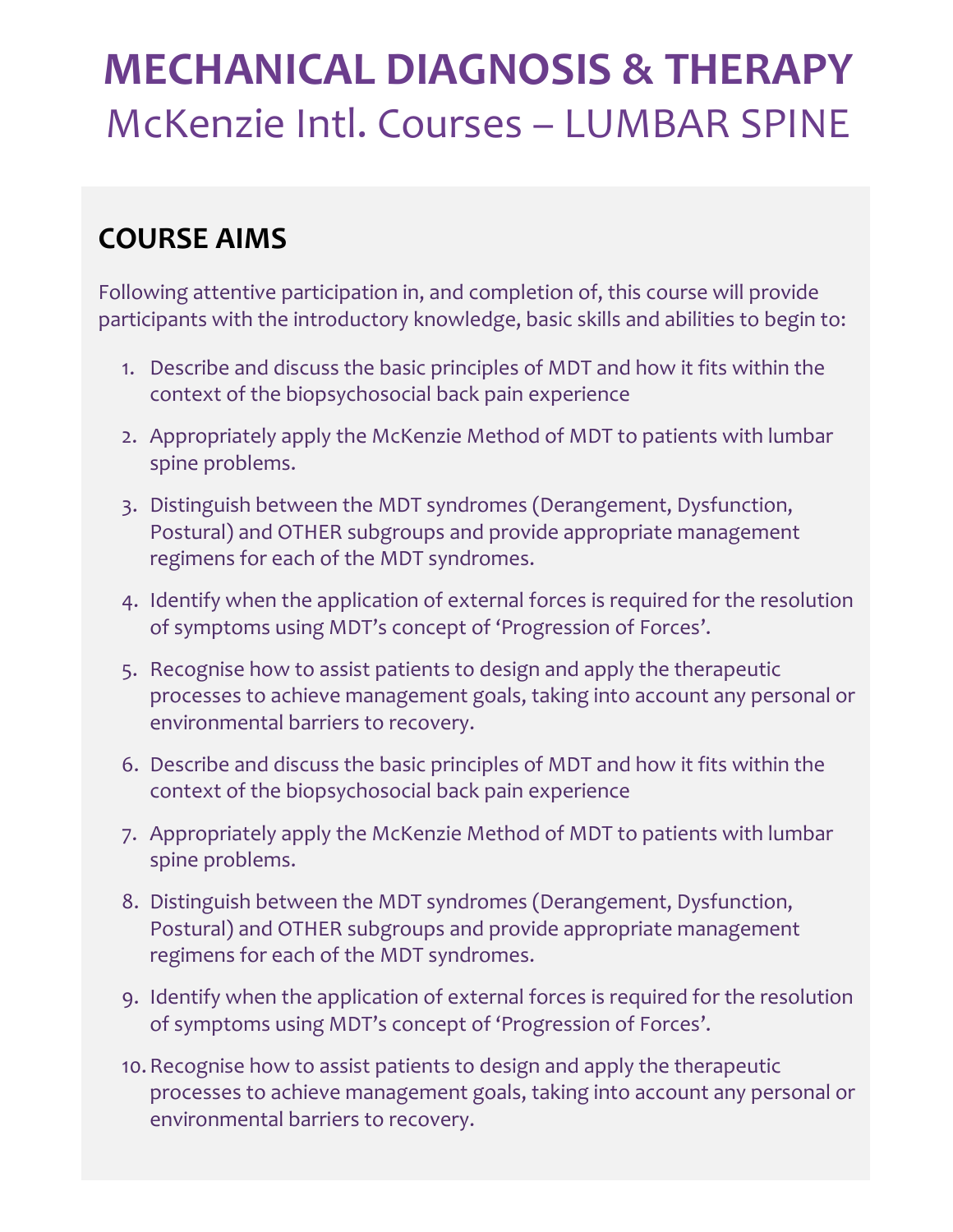#### **Course Overview and Topics to be covered :**

This four-day course introduces the theoretical aspects and concepts of the McKenzie Method in Mechanical Diagnosis and Therapy (MDT), as it is applied to the musculoskeletal system. The focus of this course, which is the first in the McKenzie course series, is the assessment, classification and management of patients with complaints of low back, related referred pain and functional limitations.

In certain countries, one day of the course is completed as an online distance learning component. This online component is completed prior to attending the three days at a teaching venue with an instructor. In countries that don't utilise the online distance learning component the full four-day course is completed onsite with an instructor.

**The principles of MDT and how they apply** in the context of the biopsychosocial framework of managing patients with musculoskeletal pain and functional limitations will be a key focus. The participants will explore and extensively practice the MDT assessment, classification and management process through lectures, workshops, discussions, and patient demonstrations.

**The classifications of Derangement, Dysfunction and Postural** syndromes are described in detail and appropriate management plans are discussed, with emphasis on the use of patient self-treatment procedures and education.

**Indications for the use of clinician procedures** will also be discussed and the procedures demonstrated and practiced. Subgroups not fulfilling the criteria of the McKenzie syndromes are introduced and the basis for their differential diagnosis is outlined.

Follow-up patient demonstrations will illustrate the reassessment process and allow participants to get a realistic feel and understanding of the impact of the MDT system on differing patient presentations over 2-3 treatment sessions.

The course will include an illustrated manual and complete reference list. Participants will also have access to videos of all procedures, the full reference list on the MII website and a voluntary self-assessment post-course quiz (English Only).